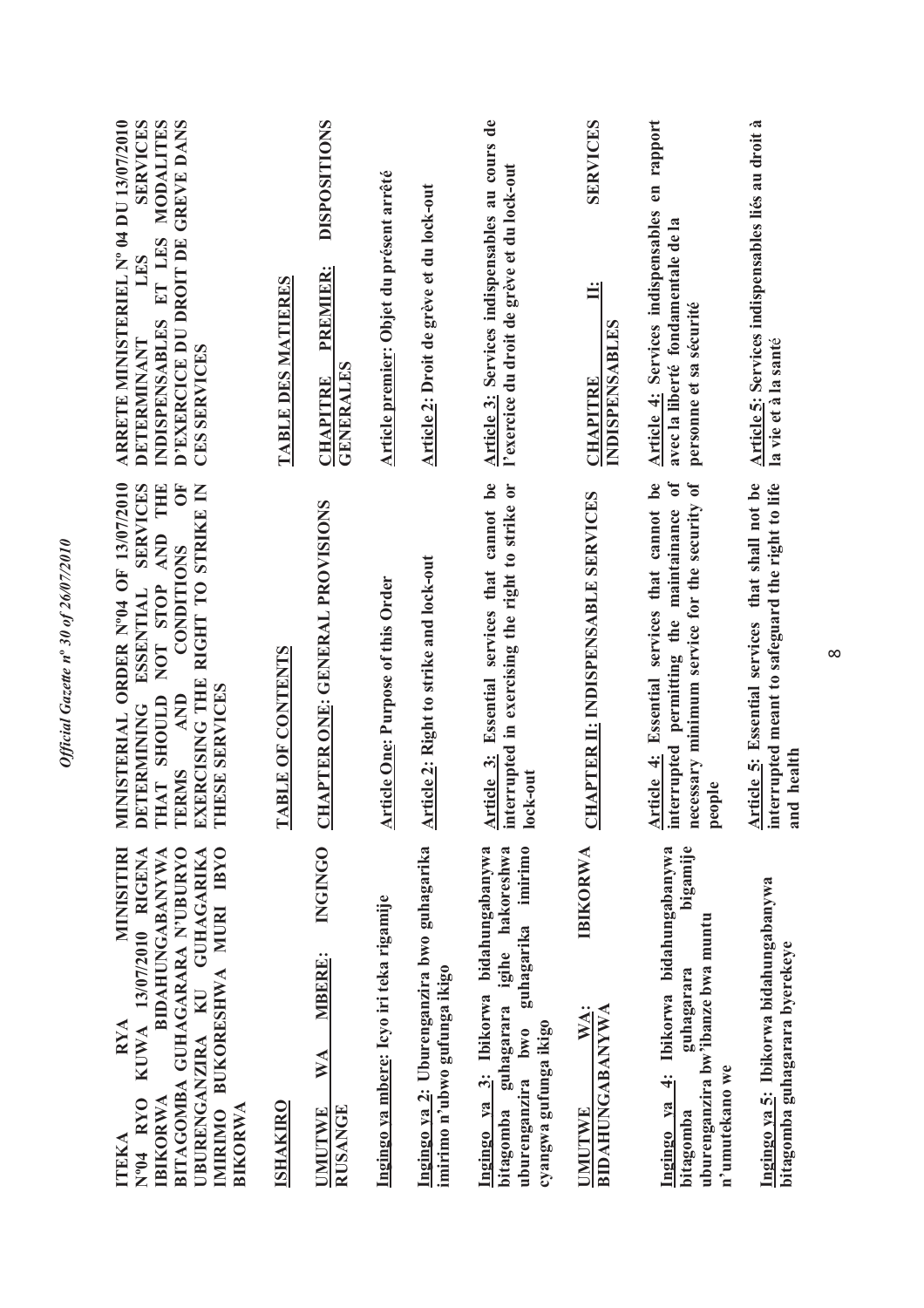| 6: Ibikorwa bidahungabanywa<br>byerekeye<br>uburenganzira bwo kubaho no ku buzima<br>uburenganzira bwo kujya aho ushaka<br>guhagarara<br>Ingingo ya<br>bitagomba<br>bwiza | aimed at freedom of movement of<br>Article 6: Essential services that shall not be<br>stopped<br>people                        | $\mathbf{a}$<br>$\tilde{\phantom{a}}$<br>Article 6: Services indispensables liés<br>liberté de circulation        |
|---------------------------------------------------------------------------------------------------------------------------------------------------------------------------|--------------------------------------------------------------------------------------------------------------------------------|-------------------------------------------------------------------------------------------------------------------|
| Ibikorwa bidahungabanywa<br>bijyanye<br>guhererekanya<br>amakuru no kumenya akenewe<br>guhagarara<br>bw0<br>n'uburenganzira<br>$\ddot{z}$<br>Ingingo ya<br>bitagomba      | Article 7: Essential services that shall not be<br>interrupted or stopped aimed at freedom of<br>communication and information | $\mathbf{a}$<br>$\vec{a}$<br>liberté de communication et d'information<br>Article 7: Services indispensables liés |
| bijyanye<br>n'uburenganzira ku bwigenge n'umutekano<br>Ingingo ya 8: Ibikorwa bidahungabanywa<br>guhagarara<br>bitagomba                                                  | <b>Article 8:</b> Essential services that shall not be interrupted or stopped aimed a freedom and<br>security                  | $\mathbf{a}$<br>.ಷ<br>Article 8: Services indispensables liés<br>liberté et à la sécurité                         |
| bibujijwe<br>imirimo<br>guhagarika<br><b>Ibikorwa</b><br>gufunga ikigo<br>$\mathbf{n}$<br>اب<br>guhungabanywa<br>$1$<br>cyangwa<br>Ingingo                                | Article 9: Essential services where Strike or<br>lock-out is prohibited                                                        | Article 9: Services essentiels pour lesquels la<br>greve ou le lock-out est interdit                              |
| <b>UBURYO</b><br><b>GUHAGARIKA</b><br>$\ddot{\mathbf{H}}$<br>UBURENGANZIRA BWO<br>IMIRIMO BUKORESHWA<br>WA<br>UMUTWE                                                      | $\overline{0}$<br><b>CHAPITRE III: MODALITIES<br/>EXERCISING THE RIGHT TO STRIKE</b>                                           | CHAPITRE III: MODALITES D'EXERCICE<br>DU DROIT DE GREVE                                                           |
| Ingingo ya 10: Imenyekanisha ry'ishyirwa mu<br>guhagarika<br>bikorwa ry'uburenganzira bwo<br>imirimo cyangwa gufunga ikigo                                                | Article 10: Notification of the decision to<br>exercise the right to strike or lock-out                                        | $\frac{1}{2}$<br>l'exercice<br>de<br>de grève et du lock-out<br>Article 10: Notification<br>droit                 |
| ry'ihagarikwa<br>Ingingo ya 11: Irangira<br>ry'imirimo n'ifunga ry'ikigo                                                                                                  | Article 11: End of strike or lock-out                                                                                          | Article 11: Fin de la grève et du lock-out                                                                        |
| Ingingo ya 12: Ibihe bibujijwemo guhagarika<br>imirimo cyangwa gufunga Ikigo                                                                                              | a<br>Article 12: Prohibited time to exercise<br>strike or lock-out                                                             | grève<br>auxquelles la<br>ou le lock-out est interdits<br>Article 12: Périodes                                    |

თ  $\theta$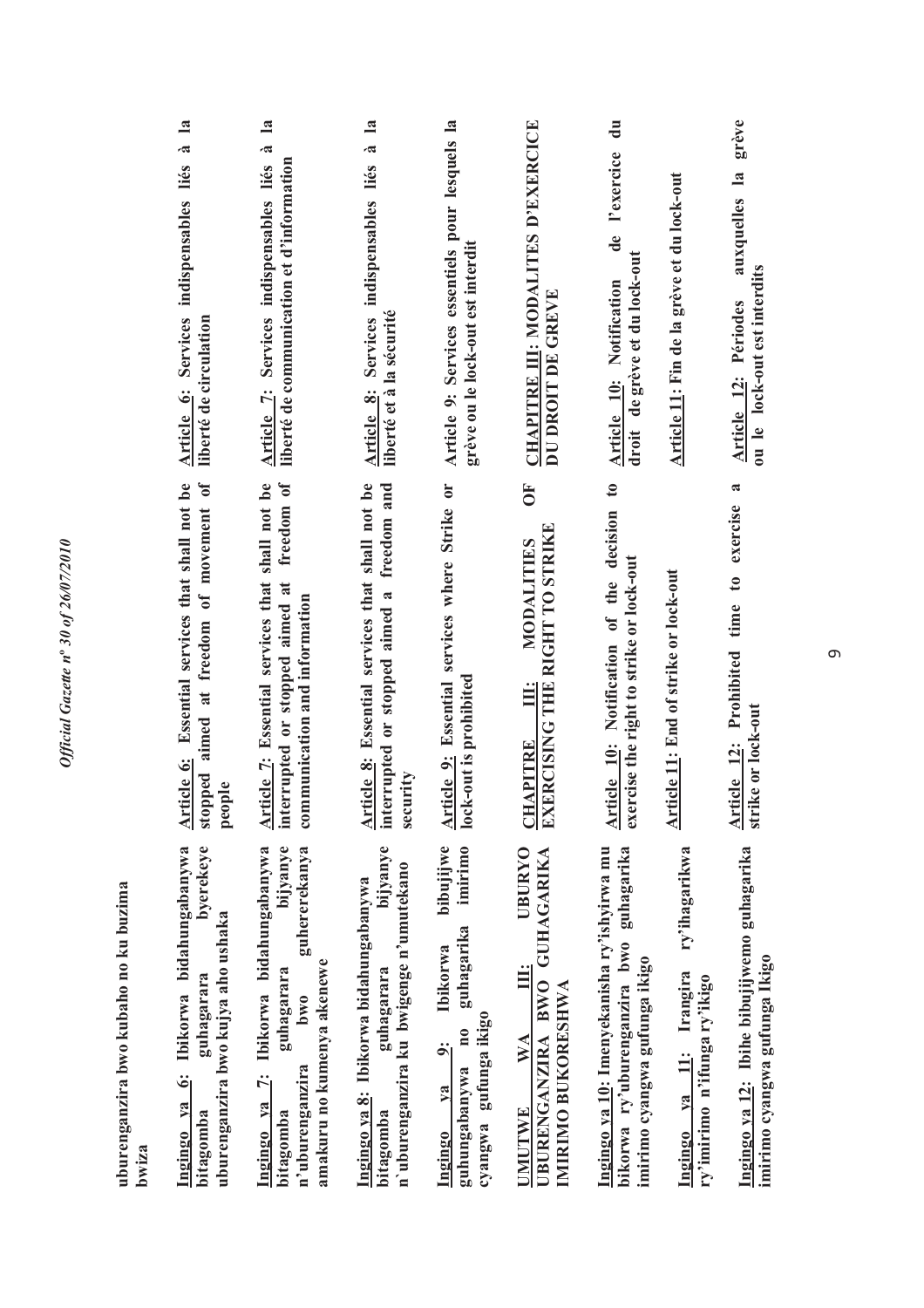| ٢<br>۵.                       |
|-------------------------------|
|                               |
|                               |
| $\tilde{\Omega}$              |
| t                             |
| ۵                             |
| f?K/N                         |
| e<br>J                        |
|                               |
| ۰.<br>$\bullet$               |
| ⋖                             |
| ₹<br>ę                        |
| $\boldsymbol{n}^{\mathrm{o}}$ |
| ı<br>7<br>ζ                   |
|                               |
|                               |
|                               |
| į                             |
| $\ddot{\phantom{0}}$          |
|                               |

| <b>CHAPITRE IV: SANCTIONS</b>      | <b>Article 13: Sanctions</b> | <b>Article 14: Disposition abrogatoire</b>                  | <b>CHAPITRE V: DISPOSITIONS FINALES</b> | Article 15: Entrée en vigueur                          |
|------------------------------------|------------------------------|-------------------------------------------------------------|-----------------------------------------|--------------------------------------------------------|
| <b>CHAPTER IV: PENALTIES</b>       | <b>Article 13: Penalties</b> | <b>Article 14: Repealing provision</b>                      | <b>CHAPTER V: FINAL PROVISION</b>       | Article 15: Commencement                               |
| <b><i>JMUTWE WAIV: IBIHANO</i></b> | Ingino ya 13: Ibihano        | ngingo ya 14: Ivanwaho ry'ingingo<br>inyuranyije n'iri teka | <b>IMUTWE WA V: INGINGO ZISOZA</b>      | ritangira<br>Ingingo ya 15: Igihe iteka<br>gukurikizwa |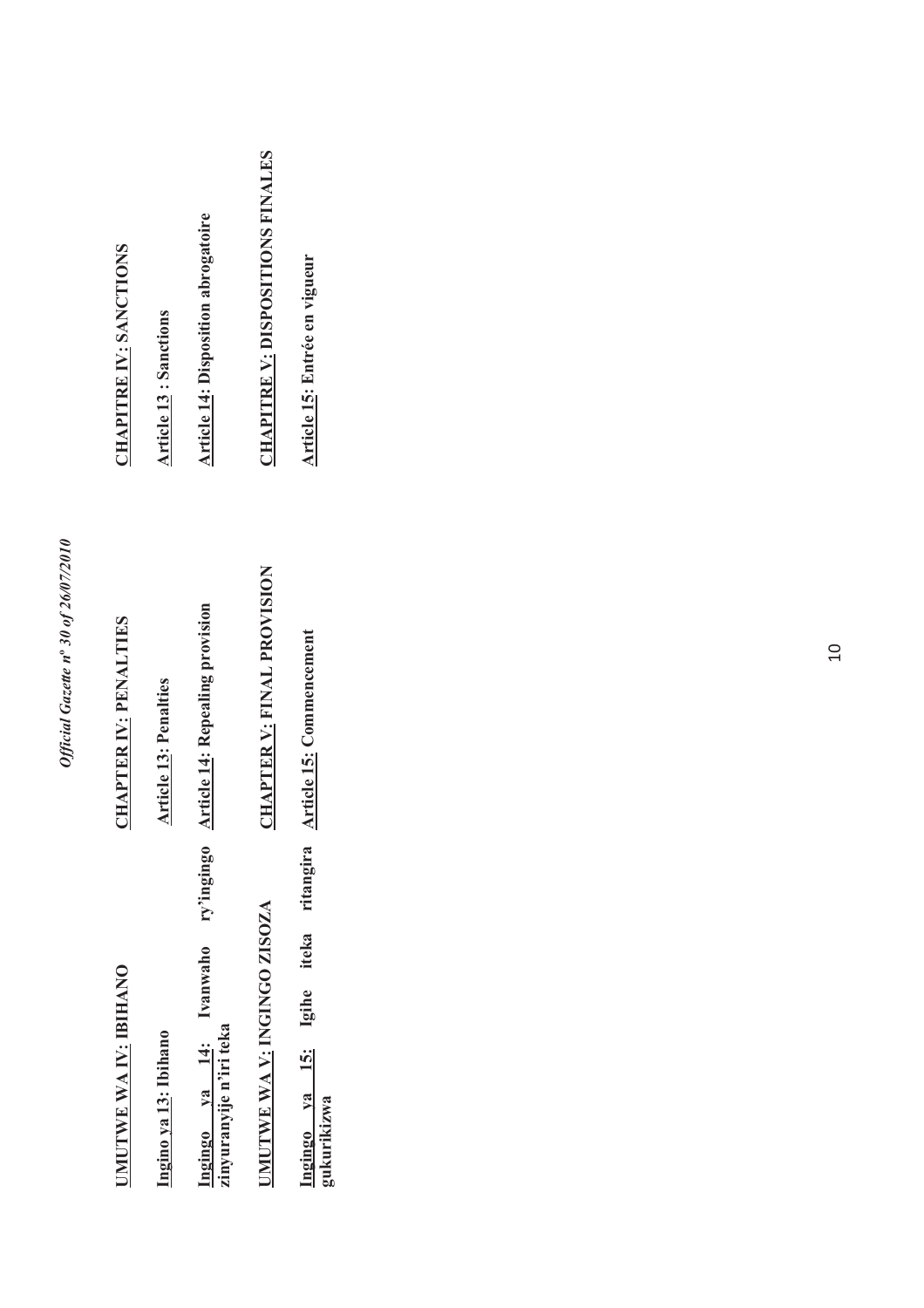| IMIRIMO BUKORESHWA MURI IBYO<br><b>GUHAGARIKA</b><br><b>N'UBURYO</b><br><b>IBIKORWA</b><br><b>BITAGOMBA</b><br>Minisitiri w'Abakozi ba Leta n'Umurimo,<br>UBURENGANZIRA KU<br>RIGENA<br><b>BIDAHUNGABANYWA</b><br><b>GUHAGARARA</b> | NISTERIAL ORDER Nº04 OF 13/07/2010<br>DETERMINING ESSENTIAL SERVICES<br>CONDITIONS OF<br>EXERCISING THE RIGHT TO STRIKE IN<br>AT SHOULD NOT STOP AND THE<br>The Minister of Public Service and Labour,<br><b>ESE SERVICES</b><br>TERMS AND<br>H<br>HL<br>E | ARRETE MINISTERIEL Nº 04 DU 13/07/2010<br>INDISPENSABLES ET LES MODALITES<br>D'EXERCICE DU DROIT DE GREVE DANS<br><b>SERVICES</b><br>đu<br>Le Ministre de la Fonction Publique et<br>LES<br>DETERMINANT<br>CES SERVICES<br>Travail, |
|-------------------------------------------------------------------------------------------------------------------------------------------------------------------------------------------------------------------------------------|------------------------------------------------------------------------------------------------------------------------------------------------------------------------------------------------------------------------------------------------------------|-------------------------------------------------------------------------------------------------------------------------------------------------------------------------------------------------------------------------------------|
| y'u Rwanda ryo kuwa 04 Kamena 2003, nk'uko<br>Ashingiye ku Itegeko Nshinga rya Repubulika<br>ryavuguruwe kugeza ubu, cyane cyane mu<br>ngingo yaryo ya 121 n'iya 201;                                                               | Pursuant to the Constitution of the Republic of<br>Rwanda of 04 June 2003 as amended to date,<br>especially in Articles 121 and 201;                                                                                                                       | du 04 juin 2003 telle que révisée à ce jour,<br>Vu la Constitution de la République du Rwanda<br>spécialement en ses articles 121 et 201;                                                                                           |
| Ashingiye ku Itegeko nº 13/2009 ryo kuwa<br>27/05/2009 rigenga umurimo mu Rwanda, cyane<br>cyane mu ngingo yaryo ya 155;                                                                                                            | Pursuant to Law nº 13/2009 of 27/05/2009<br>regulating labour in Rwanda, especially in Article<br>155;                                                                                                                                                     | Vu la Loi nº 13/2009 du 27/05/2009 portant<br>Rwanda,<br>au<br>spécialement en son article 155;<br>règlementation du travail                                                                                                        |
| Inama y'Abaminisitiri yo kuwa<br>imaze kubisuzuma no kubyemeza.                                                                                                                                                                     | 29/01/2010, After consideration and approval by the Cabinet<br>in its session of $29/01/2010$ ;                                                                                                                                                            | Après examen et adoption par le Conseil des<br>Ministres, en sa séance du 29/01/2010;                                                                                                                                               |

Official Gazette nº 30 of 26/07/2010

ATEGETSE: **ATEGETSE:**

HEREBY ORDERS: **HEREBY ORDERS:**

ARRETE: **ARRETE:**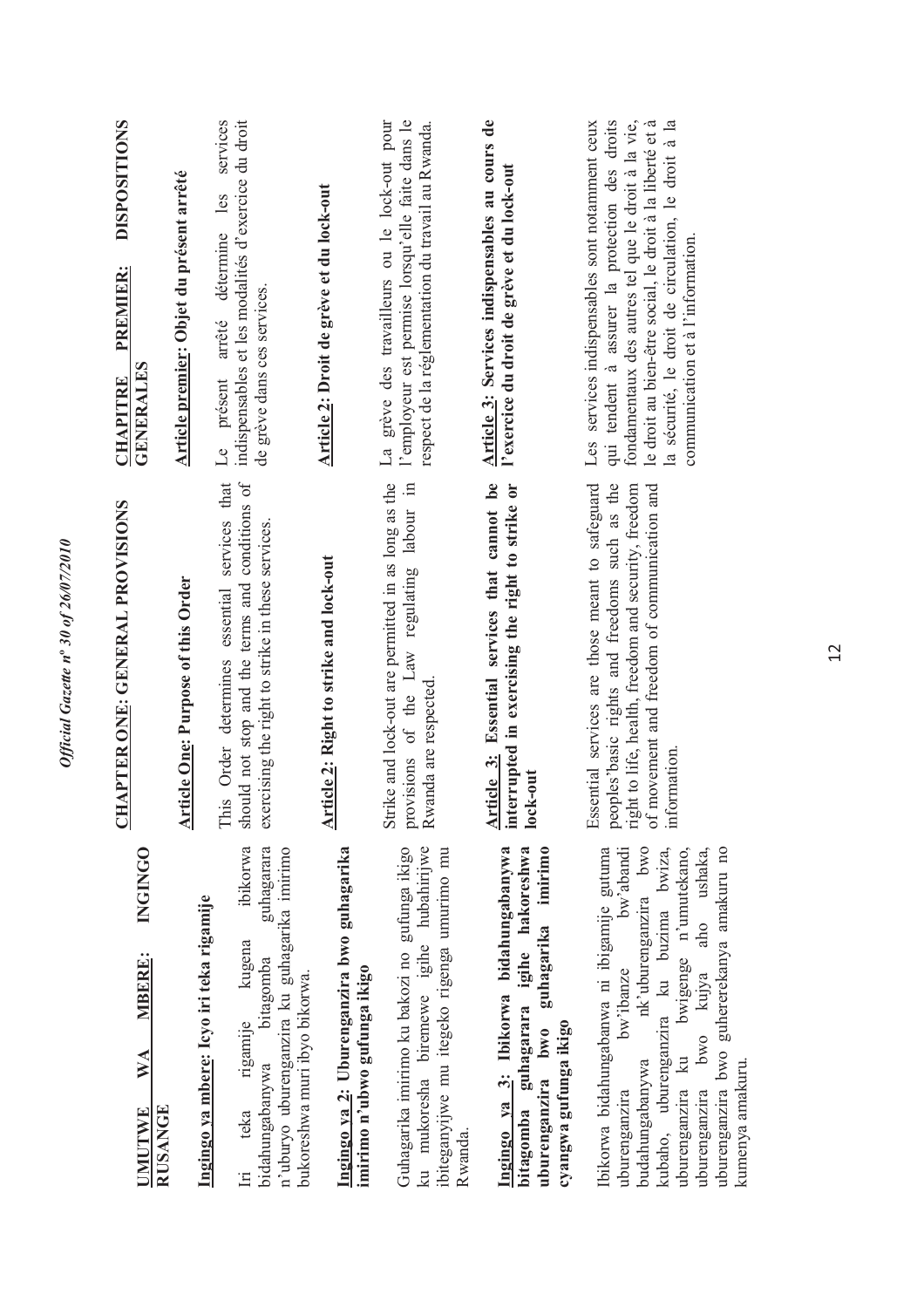| <b>IBIKORWA</b><br>⋖<br>$\geqslant$<br><b>UMUTWE</b>                                                                                                              | <b>HAPTER II: INDISPENSABLE SERVICES</b><br>J                                                                                                                         | <b>SERVICES</b><br>$\ddot{=}$<br><b>CHAPITRE</b>                                                                                                                                                                 |
|-------------------------------------------------------------------------------------------------------------------------------------------------------------------|-----------------------------------------------------------------------------------------------------------------------------------------------------------------------|------------------------------------------------------------------------------------------------------------------------------------------------------------------------------------------------------------------|
| <b>BIDAHUNGABANYWA</b>                                                                                                                                            |                                                                                                                                                                       | INDISPENSABLES                                                                                                                                                                                                   |
| bigamije<br>Ibikorwa bidahungabanywa<br>uburenganzira bw'ibanze bwa muntu<br>guhagarara<br>n'umutekano we<br>$\ddot{a}$<br>Ingingo ya<br>bitagomba                | be<br>$\mathbf{f}$<br>necessary minimum service for the security of<br>Article 4: Essential services that cannot<br>interrupted permitting the maintainance<br>people | Article 4: Services indispensables en rapport<br>avec la liberté fondamentale de la<br>personne et sa sécurité                                                                                                   |
| cyangwa<br>ntibigomba<br>cyangwa guhagarika ibikorwa<br>Guhagarika imirimo kw'abakozi<br>k'umukoresha<br>ry'imirimo ikurikira:<br>gufunga ikigo<br>guhungabanya   | Strike or lock-out shall not interrupt or stop the<br>following services:                                                                                             | arrêter<br>La grève des travailleurs ou le lock-out pour<br>$\overline{\text{c}}$<br>l'employeur ne doit pas entraver<br>l'exécution des activités suivantes :                                                   |
| bikorwa<br>ibikorwa<br>cyangwa<br>imirimo n'ibikorwa by'ubutabazi<br>imbabare<br>akora<br>n'imiryango itabara<br>amashyirahamwe<br>by'ubutabazi;<br>$\frac{1}{1}$ | services and works done by aid agencies or<br>organisations involved in rescue operations<br>and humanitarian work;<br>$\frac{0}{1}$                                  | humanitaires<br>activités<br>secourisme<br>$\mathrm{des}$<br>accomplis par les organisations<br>ಕೆ<br>ou des associations exerçant<br>activités<br>d'ordre humanitaire;<br>$\sigma$<br>services<br>$1^\circ$ les |
| kuzimya<br>bigamije<br>n'ibikorwa<br>umuriro.<br>imirimo<br>$\frac{1}{2}$                                                                                         | services and works aimed at fire extinguishing.<br>$\overline{C}$                                                                                                     | 2° les services et activités ayant pour mission<br>l'extinction de l'incendie                                                                                                                                    |
| byerekeye<br>Ibikorwa bidahungabanywa<br>uburenganzira bwo kubaho no ku buzima<br>guhagarara<br>$\ddot{\mathbf{v}}$<br>Ingingo ya<br>bitagomba<br>bwiza           | Article 5: Essential services that shall not be<br>interrupted meant to safeguard the right to life<br>and health                                                     | Article 5: Services indispensables liés au droit à<br>la vie et à la santé                                                                                                                                       |
| cyangwa<br>ikorwa<br>ntibigomba<br>guhungabanya cyangwa guhagarika<br>imirimo kw'abakozi<br>ikigo k'umukoresha<br>ry'imirimo ikurikira:<br>Guhagarika<br>gufunga  | Strike or lock-out shall not interrupt or stop the<br>following services:                                                                                             | La grève des travailleurs ou le lock-out pour<br>arrêter<br>$\overline{\mathrm{d}}$<br>entraver<br>l'exécution des activités suivantes:<br>l'employeur ne doit pas                                               |
| 1° imirimo n'ibikorwa by'ubuvuzi bigamije<br>mu<br>bitaro no mu mavuriro anyuranye;<br>kwita ku barwayi basanzwe bari                                             | activities and medical services aimed at<br>different<br>$\Xi$<br>admitted patients<br>hospitals and dispensaries;<br>treating<br>$\frac{0}{1}$                       | d'assurer les soins médicaux des malades<br>déjà hospitalisés dans des cliniques,<br>les services et activités d'ordre médical<br>hôpitaux et des différents dispensaires;<br>$\frac{1}{1}$                      |

13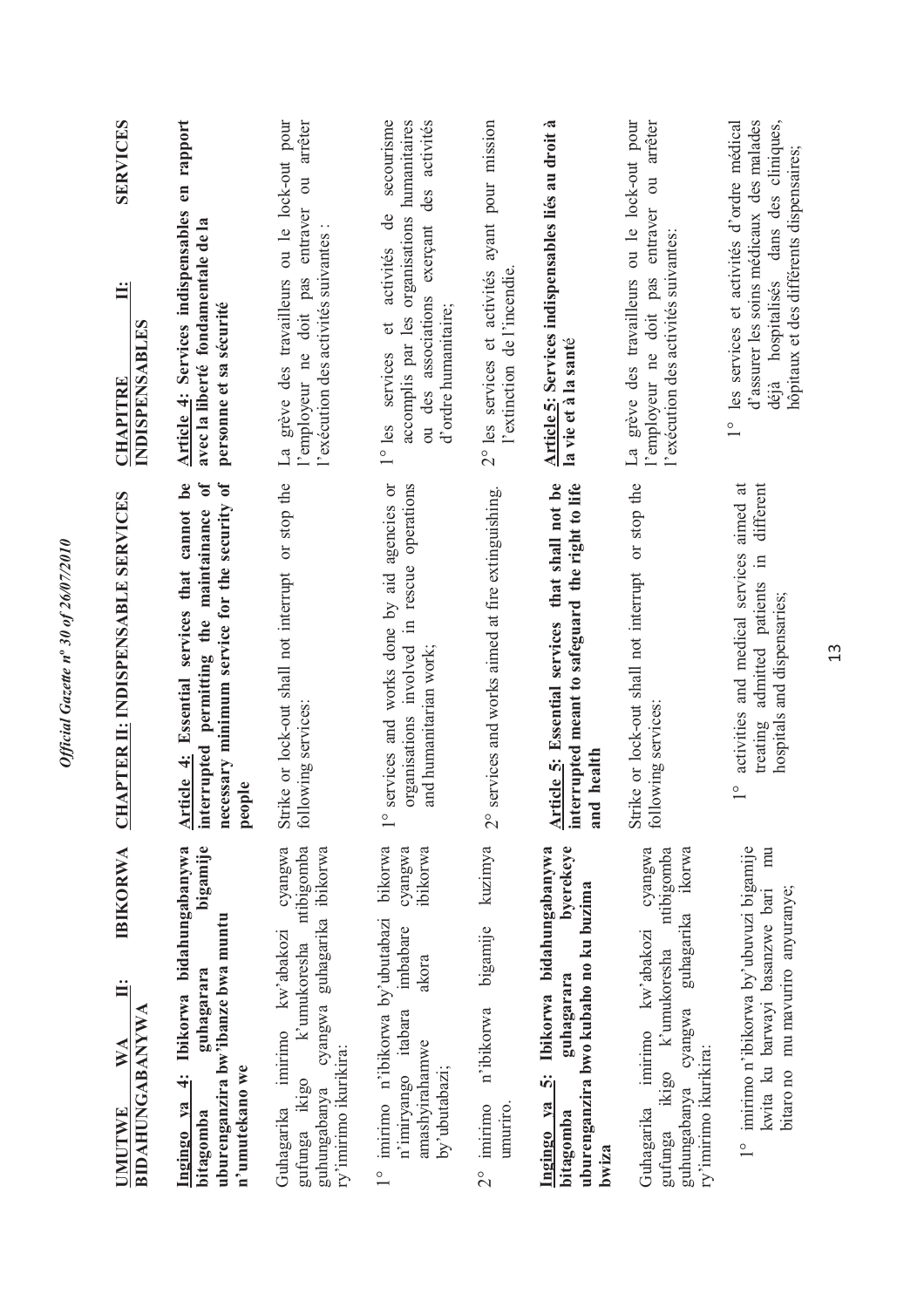| l'alimentation en eau potable, des bornes<br>la calamité des personnes pour manque<br>fontaines, des tuyaux de conduite d'eau<br>ou autres choses qui peuvent provoquer<br>d'eau avoisinant les lieux de grève ou de<br>les services et activités en rapport avec<br>lock-out;<br>$\frac{1}{2}$ | rapport<br>ou des<br>câbles électriques se trouvant sur les lieux<br>et activités en<br>des barrages<br>l'électrification,<br>les services<br>d'activités;<br>$3^{\circ}$                         | les services et activités en rapport avec<br>personnes<br>$\overline{\mathrm{c}}$<br>$\epsilon$<br>marchés<br>habituellement<br>des<br>aux<br>$\dot{\vec{c}}$<br>l'approvisionnement<br>s'approvisionnent<br>autres endroits<br>aliments de base;<br>$\frac{1}{4}$ | les services et activités en rapport avec le<br>ramassage des ordures dans des latrines<br>ou dans des composts.<br>50 | $\mathbf{a}$<br>$\tilde{\mathbf{z}}$<br>liés<br>indispensables<br><b>Article 6: Services</b><br>liberté de circulation  | La grève des travailleurs ou le lock-out pour<br>arrêter<br>$\overline{c}$<br>entraver<br>l'exécution des activités suivantes<br>l'employeur ne doit pas   | des<br>des routes,<br>1° transport des voyageurs sur<br>voies aériennes et maritimes;     |
|-------------------------------------------------------------------------------------------------------------------------------------------------------------------------------------------------------------------------------------------------------------------------------------------------|---------------------------------------------------------------------------------------------------------------------------------------------------------------------------------------------------|--------------------------------------------------------------------------------------------------------------------------------------------------------------------------------------------------------------------------------------------------------------------|------------------------------------------------------------------------------------------------------------------------|-------------------------------------------------------------------------------------------------------------------------|------------------------------------------------------------------------------------------------------------------------------------------------------------|-------------------------------------------------------------------------------------------|
| cause dehydration to the residents of the<br>area the strike or lock-out is to be carried<br>services aimed at water distribution, water<br>tanks and pipes or other Works that may<br>out in;<br>$\overline{\mathcal{C}}$                                                                      | services aimed at electricity distribution,<br>located in the area the strike or lock-out is<br>works on water dams or electrical wires<br>to be carried out;<br>$3^{\circ}$                      | services aimed at purchasing foodstuffs<br>from markets or other authorised places<br>that sell basic food commodities;<br>$\frac{1}{4}$                                                                                                                           | services related to sanitation and hygiene<br>in home or toillets.<br>S°                                               | Essential services that shall not be<br>interrupted aimedat freedom of movement of<br>Article 6:<br>ple<br>peo          | Strike or lock-out shall not interrupt or stop the<br>lowing services:<br>foll                                                                             | public transportation of people on land, water<br>and air:<br>$\frac{0}{1}$               |
| imirimo ijyanye n'ikwirakwiza ry'amazi,<br>amariba y'amazi, ibitembo binyuramo<br>amazi cyangwa ibindi bintu byose<br>byatuma abaturiye aho ibikorwa byo<br>guhagarika imirimo cyangwa gufunga<br>kwicwa<br>ikigo bikorerwa bashobora<br>n'umwuma;<br>$\frac{1}{2}$                             | ikwirakwizwa<br>intsinga zinyuramo umuriro ziri aho ibyo<br>ry'umuriro w'amashanyarazi, ingomero<br>ingufu z'umuriro cyangwa<br>yerekeye<br>bikorwa bikorerwa;<br>imirimo<br>zitanga<br>$3^\circ$ | imirimo ijyanye no guhaha mu masoko<br>cyangwa ahandi hantu abantu basanzwe<br>bahahira ibiribwa by'ibanze;<br>$\frac{1}{4}$                                                                                                                                       | imirimo ijyanye no gutwara no kuyora<br>imyanda yaba iyo mu misarane cyangwa<br>mu ngarani.<br>$5^\circ$               | byerekeye<br>6: Ibikorwa bidahungabanywa<br>uburenganzira bwo kujya aho ushaka<br>guhagarara<br>Ingingo ya<br>bitagomba | cyangwa<br>k'umukoresha ntibigomba<br>cyangwa guhagarika ikorwa<br>Guhagarika imirimo kw'abakozi<br>ry'imirimo ikurikira:<br>gufunga ikigo<br>guhungabanya | gutwara abagenzi mu mihanda, mu mazi<br>mu kirere, mu nzira nyabagendwa;<br>$\frac{1}{1}$ |

*Official Gazette n***º** *30 of 26/07/2010*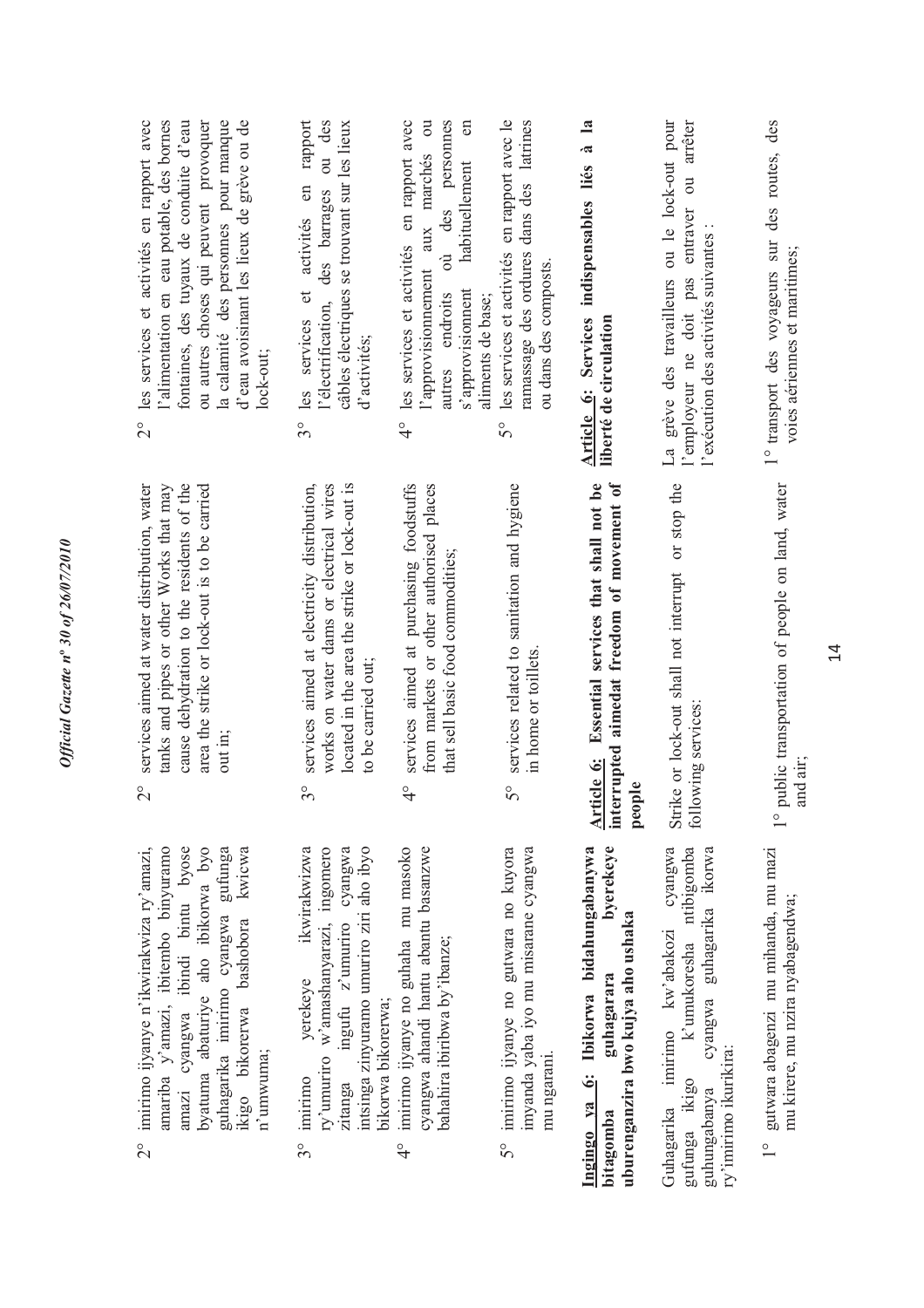| 2° les activités de fourniture, de distribution et de<br>commercialisation des carburants;                                                                        | 3° les activités effectuées aux aéroports et celles<br>de control du trafic aérien. | $\mathbf{a}$<br>Article 7: Services indispensables liés à<br>liberté de communication et d'information                                                        | La grève des travailleurs ou le lock-out pour<br>arrêter<br>l'employeur ne doit pas entraver ou<br>l'exécution des activités suivantes:              | 1° les services ou activités en rapport avec la<br>diffusion des voix et des images à travers les<br>mass media tels des radios, télévisions ou<br>autres moyens utilisés pour la communication<br>et l'information dans le cadre d'intérêt général; | 2° les services ou activités d'enseignement<br>secondaires et dans des universités pendant les<br>primaires et<br>dispensé dans des écoles<br>examens nationaux. |
|-------------------------------------------------------------------------------------------------------------------------------------------------------------------|-------------------------------------------------------------------------------------|---------------------------------------------------------------------------------------------------------------------------------------------------------------|------------------------------------------------------------------------------------------------------------------------------------------------------|------------------------------------------------------------------------------------------------------------------------------------------------------------------------------------------------------------------------------------------------------|------------------------------------------------------------------------------------------------------------------------------------------------------------------|
| activities related to supplying, distributions and<br>selling of fuel and oil;<br>$\frac{1}{2}$                                                                   | activities carried out at Airports and Air traffic<br>control.<br>$\frac{1}{3}$     | Article 7: Essential services that shall not be<br>interrupted aimed at freedom of<br>communication and information                                           | Strike or lock-out shall not interrupt or stop the<br>following services:                                                                            | transmission and telecommunication services<br>like radio and television transmissions and<br>other means of communication and distribution<br>of information for public interest;<br>$\frac{0}{1}$                                                  | and<br>Universities in period of National Exams.<br>Secondary<br>Primary,<br>$\Xi$ .<br>teaching<br>$\overset{\circ}{\sim}$                                      |
| amato<br>kugemura,<br>amavuta<br>gukwirakwiza no kugurisha<br>n'ibinyabiziga,<br>10 <sub>o</sub><br>irebana<br>akoreshwa<br>n'indege;<br>imirimo<br>$\frac{1}{2}$ | 3° imirimo ikorerwa ku bibuga by'indege<br>n'ijyanye no kuyobora indege.            | Ingingo ya 7: Ibikorwa bidahungabanywa<br>bijyanye<br>guhererekanya<br>amakuru no kumenya akenewe<br>guhagarara<br><b>bwo</b><br>n'uburenganzira<br>bitagomba | Guhagarika imirimo kw'abakozi cyangwa<br>gufunga ikigo k'umukoresha ntibigomba<br>cyangwa guhagarika ikorwa<br>ry'imirimo ikurikira:<br>guhungabanya | n'amashusho<br>nka radiyo,<br>amakuru<br>puryo<br>cyangwa ubundi<br>gutanga<br>anyuzwa mu isakazamajwi<br>hagamijwe inyungu rusange;<br>ry'amajwi<br>mu<br>1° ikwirakwiza<br>bukoreshwa<br>televisiyo                                                | amasomo atangirwa mu mashuri abanza<br>n'ay'isumbuye ndetse no muri za kaminuza<br>mu gihe cy'ibizamini mu rwego rw'lgihugu.<br>$\frac{1}{2}$                    |

Official Gazette nº 30 of 26/07/2010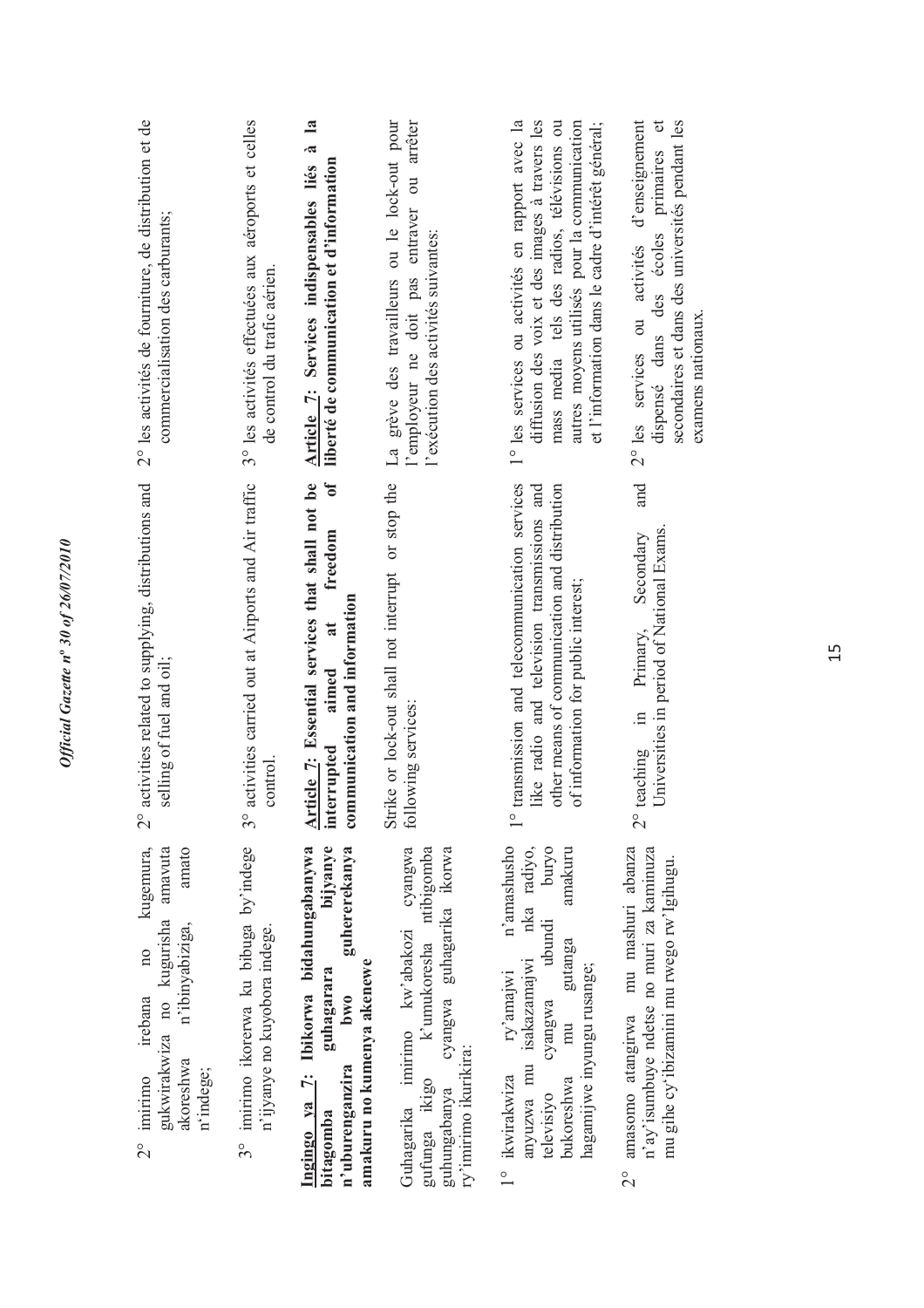| bijyanye<br>n'uburenganzira ku bwigenge n'umutekano<br>Ingingo ya 8: Ibikorwa bidahungabanywa<br>guhagarara<br>bitagomba                                                                | Article 8: Essential services that shall not be<br>interrupted aimed at freedom and security                                                                                     | $\mathbf{a}$<br>Services indispensables liés à<br>liberté et à la sécurité<br>Article 8:                                                                                                                                                                                        |
|-----------------------------------------------------------------------------------------------------------------------------------------------------------------------------------------|----------------------------------------------------------------------------------------------------------------------------------------------------------------------------------|---------------------------------------------------------------------------------------------------------------------------------------------------------------------------------------------------------------------------------------------------------------------------------|
| cyangwa<br>ntibigomba<br>ikorwa<br>guhagarika<br>Guhagarika imirimo kw'abakozi<br>ikigo k'umukoresha<br>cyangwa<br>ry'imirimo ikurikira:<br>guhungabanya<br>gufunga                     | Strike or lock-out shall not interrupt or stop the<br>lowing services:<br>fol                                                                                                    | La grève des travailleurs ou le lock-out pour<br>arrêter<br>$\vec{c}$<br>entraver<br>l'exécution des activités suivantes:<br>l'employeur ne doit pas                                                                                                                            |
| kubuza abakozi uburenganzira bahabwa<br>n'amategeko cyangwa abakoresha banze<br>kwifatanya na bagenzi babo mu bikorwa byo<br>guhagarika imirimo cyangwa gufunga ikigo;<br>$\frac{1}{1}$ | to deny workers or employers not participating<br>in the strike or lock-out the enjoyment of their<br>rights;<br>$\overset{\circ}{\phantom{0}}$                                  | 1° empêcher des travailleurs ou des employeurs<br>non grévistes de jouir des droits leur reconnus<br>légalement;                                                                                                                                                                |
| Indi mirimo nkenerwa ikorerwa mu kigo ku<br>buryo ihagarikwa ryayo rishobora gutera<br>ingaruka ku buzima rusange bw'abantu no<br>ku bidukikije, by'umwihariko.<br>$\frac{1}{2}$        | other basic services that if stopped can cause<br>negative effects to the health of the people in<br>general and the environment in particular.<br>$\overline{C}$                | nécessaires<br>exécutés au sein de l'entreprise de façon que<br>leur arrêt peut entraîner des conséquences<br>néfastes sur la santé des personnes en général<br>et sur l'environnement en particulier<br>activités<br>$\overline{\mathrm{u}}$<br>services<br>$2^{\circ}$ autres |
| bibujijwe<br>imirimo<br>guhagarika<br><b>Ibikorwa</b><br>gufunga ikigo<br>$\mathbf{n}$<br>$\ddot{\tilde{}}$<br>guhungabanywa<br>$1$<br>cyangwa<br>Ingingo                               | Article 9: Essential services where Strike or<br>lock-out is prohibited                                                                                                          | Article 9: Services essentiels pour lesquels la<br>grève ou le lock-out est interdit                                                                                                                                                                                            |
| aho guhagarika<br>imirimo cyangwa gufunga ikigo bibujijwe ni ibi<br>Ibikorwa bidahungabanywa<br>bikurikira:                                                                             | Essential services where Strike or lock-out is<br>prohibited shall the following:                                                                                                | Les services essentiels pour lesquels la grève ou le<br>lock-out est interdits sont les suivants:                                                                                                                                                                               |
| rusange w'abantu n'ibyabo. Muri ibyo<br>1° imirimo n'ibikorwa bigamije umutekano<br>harimo ibikorwa bya gisirikare, ibya<br>n'abarinzi<br>n'iby'abazamu<br>bakoresha intwaro;<br>Polisi | services and works aimed at providing<br>security of people and their property.<br>These include military services, police<br>and armed security guards;<br>$\frac{1}{\sqrt{2}}$ | les services et activités liés à la sécurité<br>Entre autres, ces services comprennent les<br>services militaires, ceux de la Police, des<br>gardiens et des agents assurant la sécurité<br>générale des personnes et de leurs biens.<br>au moyen des armes;<br>$\frac{1}{1}$   |

16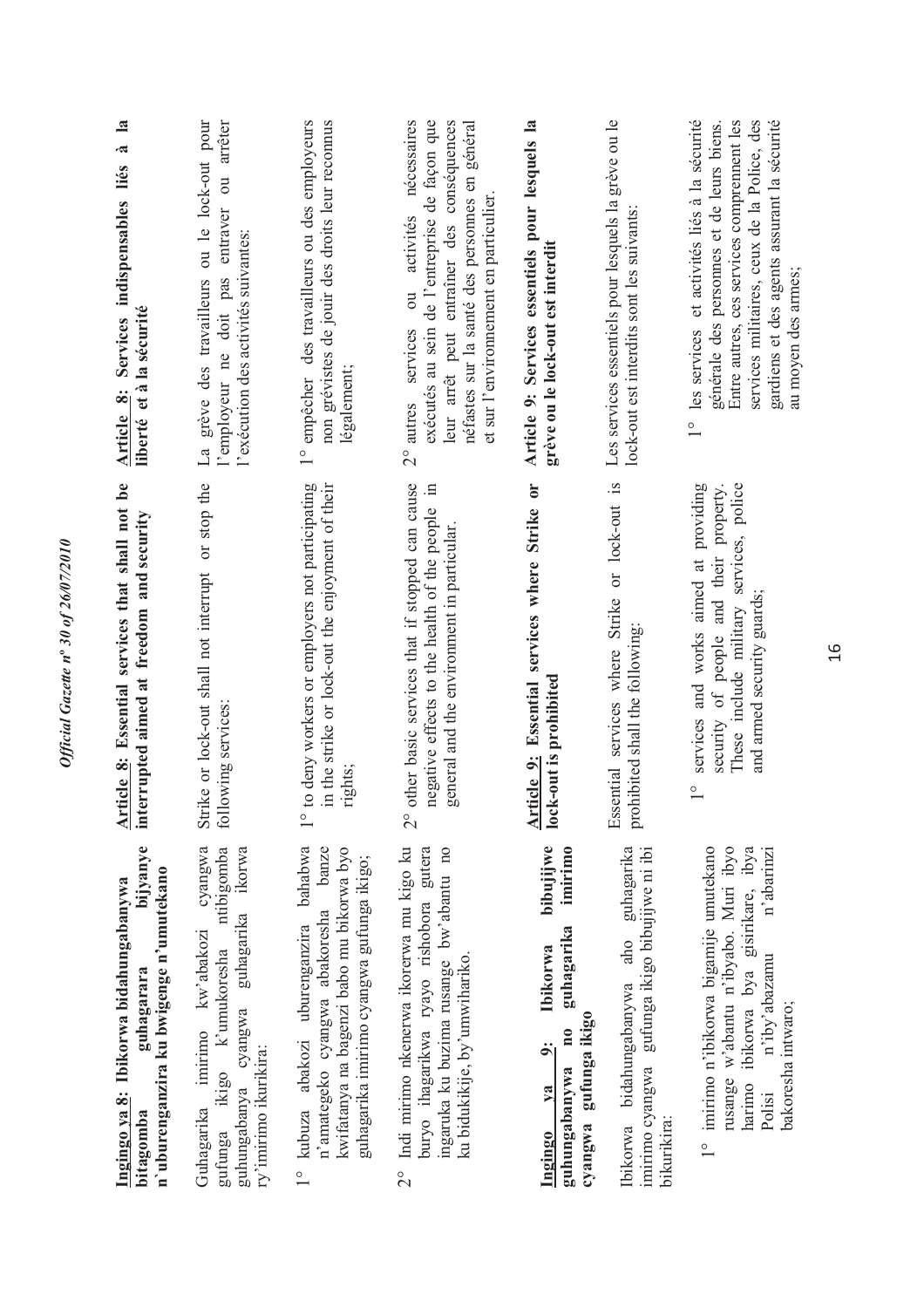| $\mathbf{d}\mathbf{e}$<br>les services et activités ayant pour mission<br>la garde des cachots et des prisons et à<br>seul ou<br>plusieurs individus à l'aide des armes.<br>assurer la sécurité d'un<br>$\frac{1}{2}$ | CHAPITRE III: MODALITES D'EXERCICE<br>DU DROIT DE GREVE                                           | $\ddot{a}$<br>de l'exercice<br>droit de grève et du lock-out<br>Article 10: Notification                                | indispensables et indiquer le calendrier horaire de<br>l'exercice des services indispensables ainsi que le<br>Sans préjudice des dispositions des articles 4, 5, 6,<br>7 et 8 du présent arrêté, des travailleurs ou des<br>employeurs qui envisagent de faire la grève ou le<br>lock-out doivent avertir des instances habilitées<br>dans un délai de dix (10) jours avant leur<br>commencement et présenter des services<br>l'arrêt des activités, du temps consacré à<br>relais des exécutants.                                         | l'acte de notification est adressé au Maire du<br>Lorsqu'ils seront exercés dans un seul District,<br>District avec copie au Gouverneur de Province.                       | Lorsqu'ils seront exercés dans plus d'un District,<br>$\overline{a}$<br>adressée<br>est<br>de notification<br>la lettre |
|-----------------------------------------------------------------------------------------------------------------------------------------------------------------------------------------------------------------------|---------------------------------------------------------------------------------------------------|-------------------------------------------------------------------------------------------------------------------------|--------------------------------------------------------------------------------------------------------------------------------------------------------------------------------------------------------------------------------------------------------------------------------------------------------------------------------------------------------------------------------------------------------------------------------------------------------------------------------------------------------------------------------------------|----------------------------------------------------------------------------------------------------------------------------------------------------------------------------|-------------------------------------------------------------------------------------------------------------------------|
| services and works that are involved in<br>guarding prisons and police cells and in<br>guarding one or many people using arms.<br>$\overset{\circ}{\Omega}$                                                           | 5C<br>EXERCISING THE RIGHT TO STRIKE<br>MODALITIES<br><u>ili</u><br><b>CHAPITRE</b>               | $\mathfrak{c}_0$<br>Article 10: Notification of the decision<br>exercise the right to strike or lock-out                | inform relevant authorities in the area of<br>exercising the strike or lock-out within a period of<br>Without prejudice to the provisions of Article<br>are organising strike or lock-out shall first<br>4,5,6,7 and 8 of this Order, workers or employers<br>ten (10) days before their commencement and cite<br>essential services that shall not stop, give a clear<br>out necessary activities and the rotation of people<br>programme and schedule of complete strike, carry<br>carrying out these services<br>who                    | the District Mayor with a copy to the Govornor of<br>Where the exercise is to be carried out in one<br>District, the notification letter shall be adressed to<br>Province. | Where the exercise is to be carried out in more<br>than one District, the notification letter shall be                  |
| cyangwa benshi hifashishijwe<br>2° imirimo n'ibikorwa bigamije kurinda<br>kasho n'amagereza no kurinda umuntu<br>intwaro.<br>umwe                                                                                     | UBURENGANZIRA BWO GUHAGARIKA<br><b>UBURYO</b><br>IMIRIMO BUKORESHWA<br><b>WA</b><br><b>UMUTWE</b> | Ingingo ya 10: Imenyekanisha ry'ishyirwa mu<br>bikorwa ry'uburenganzira bwo guhagarika<br>imirimo cyangwa gufunga ikigo | ibikorwa bya ngombwa bitagomba guhagarara,<br>gahunda n'ingengabihe y'igihe<br>Bitabangamiye ibivugwa mu ngingo ya 4, iya 5,<br>imirimo cyangwa gufunga Ikigo bagomba<br>imirimo ya<br>ngombwa ikorerwa n'uko abayikora bagenda<br>iya 6, iya 7 n'iya 8 z'iri teka, abakozi cyangwa<br>abakoresha bategura igikorwa cyo guhagarika<br>kubanza kubimenyesha inzego zibishinzwe ziri<br>aho bizakorerwa mu gihe cy'iminsi icumi (10)<br>mbere y'uko bitangira kandi bakerekana<br>igihe<br>imirimo izahagarara,<br>basimburana.<br>bagatanga | Iyo bizakorerwa mu Karere kamwe, ibaruwa<br>imenyesha yandikirwa Umuyobozi w'Akarere,<br>Guverineri w'Intara akagenerwa kopi                                               | Iyo bizakorerwa mu Turere turenze kamwe,<br>handikirwa Guverineri w'Intara, Minisitiri ufite                            |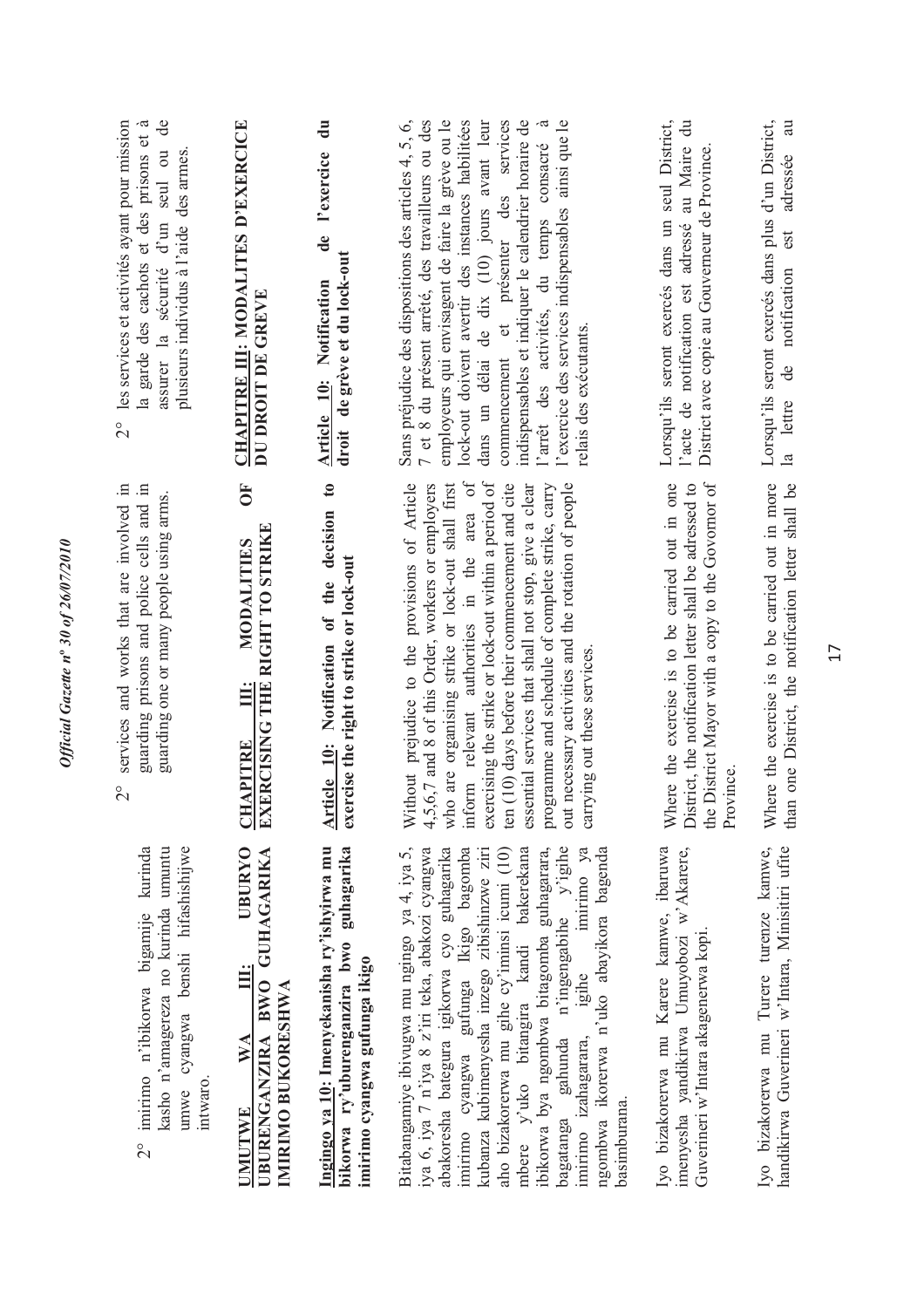| umutekano w'imbere mu Gihugu mu nshingano<br>ze na Minisitiri ufite umurimo mu nshingano ze<br>bakagenerwa kopi.                                                                                                                                                                                                                                    | adressed to the Govornor of Province with copies<br>to the Minister having Internal Security in his/her<br>attributions and the Minister having Labour in<br>his/her attributions                                                                                                                                                               | ayant la Sécurité intérieure dans ses attributions et<br>Gouverneur de Province avec copie au Ministre<br>au Ministre ayant le Travail dans ses attributions.                                                                                                                                                                        |
|-----------------------------------------------------------------------------------------------------------------------------------------------------------------------------------------------------------------------------------------------------------------------------------------------------------------------------------------------------|-------------------------------------------------------------------------------------------------------------------------------------------------------------------------------------------------------------------------------------------------------------------------------------------------------------------------------------------------|--------------------------------------------------------------------------------------------------------------------------------------------------------------------------------------------------------------------------------------------------------------------------------------------------------------------------------------|
| Iyo guhagarika imirimo cyangwa gufunga Ikigo<br>mu Gihugu mu nshingano ze na Minisitiri ufite<br>bizakorerwa mu Mujyi wa Kigali, ibaruwa<br>wa Kigali, Minisitiri ufite umutekano w'imbere<br>imenyesha ishyikirizwa Umuyobozi w'Umujyi<br>umurimo mu nshingano ze, bakagenerwa kopi.                                                               | Where the strike or lock-out are to be exercised in<br>City of Kigali, the notification letter shall be<br>adressed to the Mayor of the City of Kigali and<br>Security in his/her attributions and Minister<br>gives copies to the Minister having Internal<br>having Labour in his/her attributions.                                           | est<br>adressée au Maire de la Ville de Kigali avec<br>copie au Ministre ayant la Sécurité intérieure dans<br>Lorsque la grève ou le lock-out sera exercé dans<br>ses attributions et au Ministre ayant le Travail<br>la Ville de Kigali, la lettre de notification<br>dans ses attributions.                                        |
| ngombwa itagomba guhagarara mu gihe<br>Umuyobozi wamenyeshejwe agomba kuba<br>kitarenze amasaha mirongo irindwi n'abiri (72)<br>yafashe icyemezo kuri gahunda n'imirimo ya<br>abonye ibaruwa imenyesha.                                                                                                                                             | notified authority shall make a decision on<br>stop within seventy-two (72) hours after<br>the programme of the essential services that shall<br>receipt of the notification letter.<br>The<br>not                                                                                                                                              | (72) heures à partir de la réception de l'acte de<br>L'autorité notifiée doit avoir pris la décision sur le<br>dans un délai ne dépassant pas soixante douze<br>indispensables<br>calendrier horaire des services<br>notification                                                                                                    |
| Iyo Umuyobozi wamenyeshejwe adashoboye<br>ashyikiriza ikibazo Biro y'Inama Nkuru<br>y'Umurimo igomba kuba yagifasheho icyemezo<br>mu gihe kitarenze iminsi irindwi (7) uhereye<br>kumvikana n'abakozi n'abakoresha bashaka<br>guhagarika imirimo cyangwa gufunga ikigo kuri<br>ubifitemo inyungu,<br>gahunda yatanzwe,<br>igihe yakiriyeho ikibazo. | Where the notified official cannot agree with the<br>stike or a lock out on the given programmes, the<br>workers and employers wishing to carry out a<br>Labour Council that shall make a decision on it<br>within a period not exceeding seven (7) days after<br>interested party adresses the issue to the National<br>receipt of the request | s'entendre avec les travailleurs et les employées<br>qui veulent faire la grève ou le lock-out sur<br>l'horaire fixé, elle soumet le problème au Bureau<br>du Conseil National du Travail qui doit prendre la<br>décision endéans sept (7) jour dès la réception du<br>-ದ<br>Lorsque l'autorité notifiée ne parvient pas<br>problème |
| ry'ihagarikwa<br>Ingingo ya 11: Irangira<br>ry'imirimo n'ifunga ry'ikigo                                                                                                                                                                                                                                                                            | <b>Article 11:</b> End of strike or lock-out                                                                                                                                                                                                                                                                                                    | Article 11: Fin de la grève et du lock-out                                                                                                                                                                                                                                                                                           |
| cyangwa<br>gufunga ikigo k'umukoresha birangirana n'igihe<br>cyatanzwe mu ibaruwa imenyesha. Iyo iki gihe<br>kirangiye bagakomeza, ibikorwa bakoze biba<br>binyuranyije n'amategeko bigakurikiranwa kandi<br>Guhagarika imirimo kw'abakozi                                                                                                          | Strike or lock out period shall end at the time<br>specified in the notification letter. Where such a<br>such activities carried out by the workers or<br>period expires and they continue to strike or lock-<br>out,                                                                                                                           | La grève des travailleurs ou le lock-out des<br>employeurs prend fin avec le délai imparti dans la<br>lettre de notification. S'ils enchaînent au-delà, des<br>actes accomplis sont contraires à la loi et sont                                                                                                                      |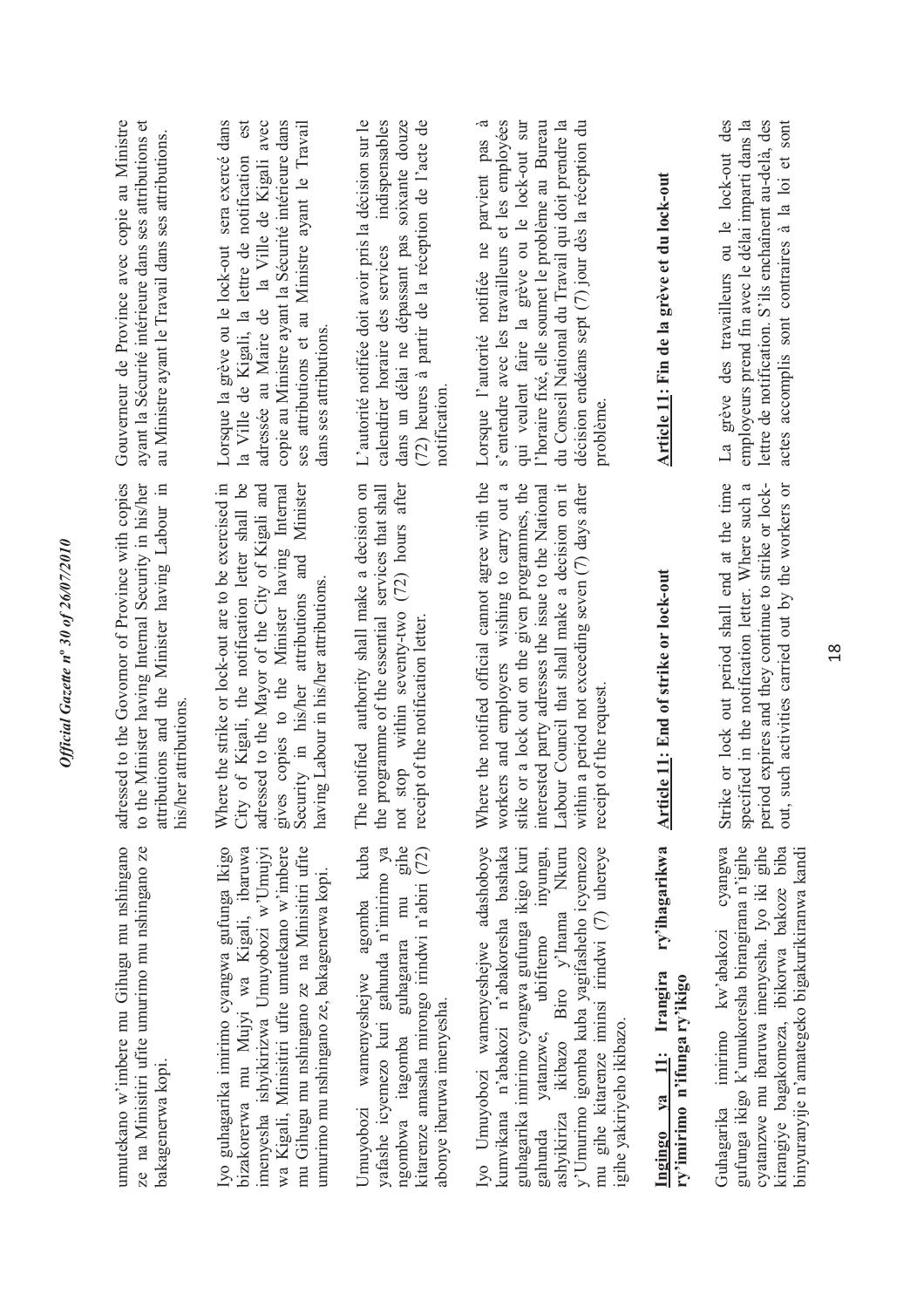| bigahanishwa amategeko akurikizwa ku bakozi<br>cyangwa umukoresha wabikoze atubahirije inzira<br>za ngombwa.                                                                                                                                                                                                                                         | employers without following proper procedures<br>are illegal and contrary to the Law.                                                                                                                                                                                                                                                   | sanctionnés par la législation en vigueur pour des<br>travailleurs ou des employeurs qui agissent en<br>violation de la procédure normale.                                                                                                                                                                                                                                               |
|------------------------------------------------------------------------------------------------------------------------------------------------------------------------------------------------------------------------------------------------------------------------------------------------------------------------------------------------------|-----------------------------------------------------------------------------------------------------------------------------------------------------------------------------------------------------------------------------------------------------------------------------------------------------------------------------------------|------------------------------------------------------------------------------------------------------------------------------------------------------------------------------------------------------------------------------------------------------------------------------------------------------------------------------------------------------------------------------------------|
| gufunga ikigo kw'abakoresha iyo<br>Ku mpamvu z'inyungu rusange n'ubuzima<br>n'abagituye bugiye<br>bw'abaturage, Ubuyobozi bushobora guhagarika<br>ibikorwa byo guhagarika akazi kw'abakozi<br>bw'Igihugu<br>guhagaragara.<br>cyangwa<br>ubuzima                                                                                                      | public interest and the health of the<br>population, the Authorities may stop the workers<br>and the employers from exercising the strike or<br>lock-out.<br>For                                                                                                                                                                        | Pour cause d'intérêt général et de la vie publique,<br>l'Administration peut mettre fin a la grève des<br>travailleurs ou le lock-out des employeurs si la vie<br>du pays et des citoyens sont en danger.                                                                                                                                                                                |
| Ingingo ya 12: Ibihe bibujijwemo guhagarika<br>imirimo cyangwa gufunga Ikigo                                                                                                                                                                                                                                                                         | $\boldsymbol{\mathfrak{a}}$<br>Article 12: Prohibited time to exercise<br>strike or lock-out                                                                                                                                                                                                                                            | grève<br>auxquelles la<br>ou le lock-out est interdits<br><b>Article 12: Périodes</b>                                                                                                                                                                                                                                                                                                    |
| amatora yo ku rwego rw'Imirenge, urw'Uturere,<br>cyangwa<br>gufunga ikigo mu minsi itanu (5) ibanziriza<br>ku rwego rw'Igihugu no mu yindi minsi icumi<br>Birabujijwe guhagarika imirimo<br>(10) iyakurikira.                                                                                                                                        | It shall be prohibited to excercise a strike or lock<br>out within 5 days before and 10 days after the<br>elections at the Sector, District and National<br>levels.                                                                                                                                                                     | Il est interdit de faire la grève ou le lock-out<br>pendant la période de cinq (5) jours précédant les<br>élections au niveau des Secteurs, Districts et au<br>niveau national et dans les autres dix (10) jours.                                                                                                                                                                        |
| Ingino ya 13: Ibihano                                                                                                                                                                                                                                                                                                                                | <b>Article 13: Penalties</b>                                                                                                                                                                                                                                                                                                            | <b>Article 13: Sanctions</b>                                                                                                                                                                                                                                                                                                                                                             |
| hatabujijwe<br>cyangwa<br>uburemere<br>abakozi akazi mu buryo bunyuranyije n'iri teka,<br>bahanishwa ibihano biteganyijwe mu itegeko<br>guhanishwa ibindi bihano biremereye biteganwa<br>umukoresha ufunze ikigo bagamije kwima<br>rigenga umurimo mu Rwanda<br>hakurikijwe<br>Abakozi bahagaritse imirimo<br>bw'amakosa yakozwe.<br>n'andi mategeko | Workers who strike or employers who lock-out<br>contrary to this Order shall be punishable to<br>tough penalties provided in other Laws depending<br>with the intention of denying jobs to workers<br>penalties provided for in the Law regulating<br>Labour in Rwanda without prejudice to other<br>on the seriousness of the offence. | l'arrêt des activités en violation du présent arrêté<br>est puni des sanctions prévues dans la loi portant<br>réglementation du travail au Rwanda sans<br>préjudice des autres sanctions plus sévères<br>prévues dans d'autres lois eu égard à la gravité<br>Tout travailleur gréviste et tout employeur qui<br>procède à la fermeture de l'entreprise en vue de<br>des fautes commises. |